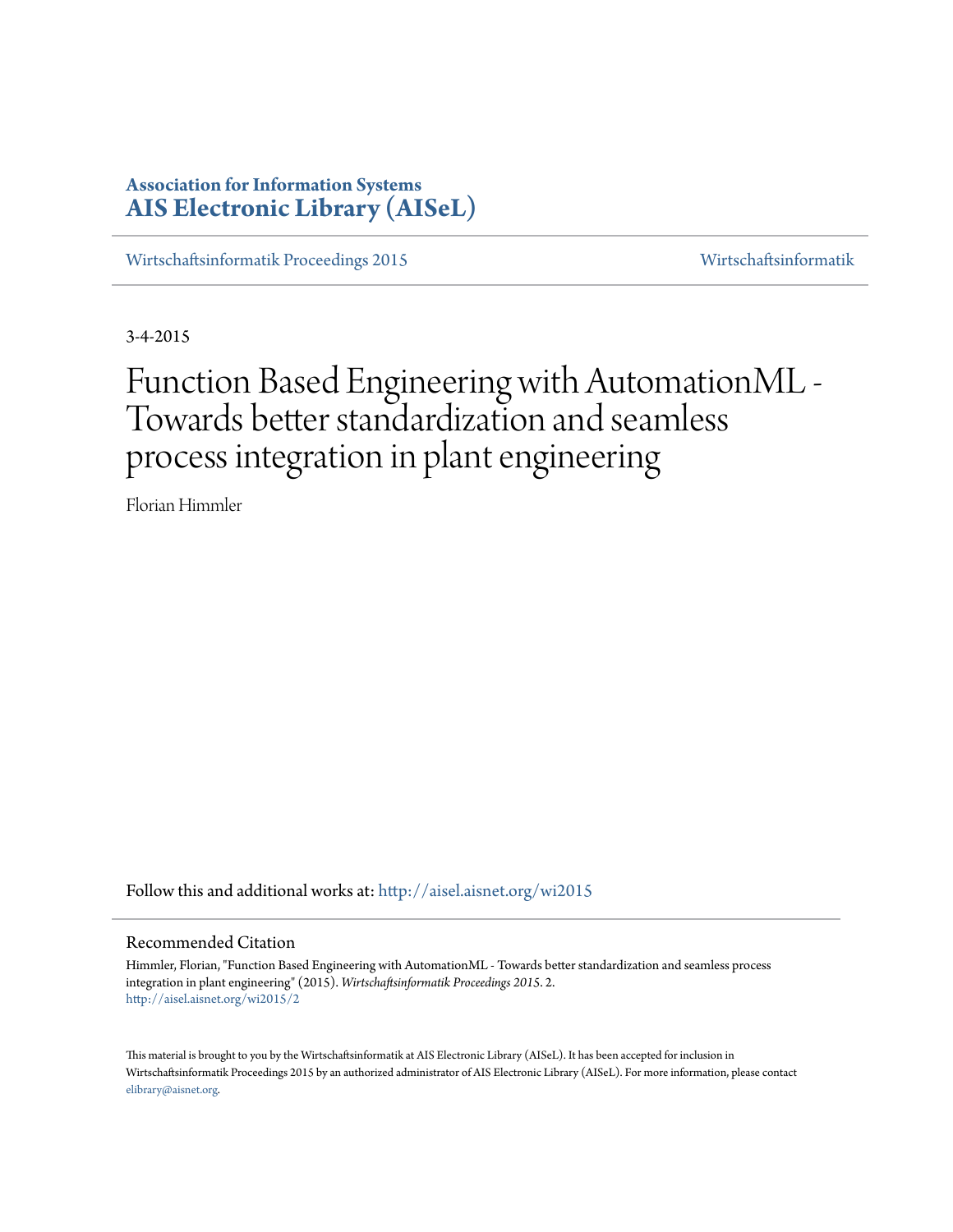# **Function Based Engineering with AutomationML – Towards better standardization and seamless process integration in plant engineering**

 $Florian Himmler<sup>1</sup>$ 

<sup>1</sup> evosoft GmbH & University of Erlangen-Nuremberg, Nuremberg, Germany [florian.himmler@{evosoft.com, fau.de}](mailto:florian.himmler@%7bevosoft.com,%20fau.de)

**Abstract.** Due to shorter product lifecycles in combination with increasing product complexity, more and more enterprises are considering using the *Digital Factory*. One important part of the *Digital Factory* is the *System Layout/System Design* process, which includes the engineering of industrial plants – a very complex and cost-intensive domain. In this design science oriented paper, we developed a concept for standardized application interfaces in plant engineering by using AutomationML in combination with the function-based standardization framework. This concept enables companies to foster the standardization and modularization of industrial plants as well as the seamless integration of all IT systems involved in the engineering process. We validated our developed methodology and its artifacts by applying it in two real business settings, and found that overall it has a huge positive impact on *process cycle times*, *data redundancy*, *data quality* and *extensibility*.

**Keywords:** plant engineering, AutomationML, standardization, modularization, function-based engineering, integrated engineering, data integration

## **1 Introduction**

Today, industrial enterprises are facing shorter and shorter product lifecycles in conjunction with increasing complexity of the products that they manufacture. These changing basic conditions require enterprises to enhance their planning efficiency as well as their planning quality – especially with regards to the engineering of their producing plants. One approach to reach these goals is to introduce the *Digital Factory*. Derived from the Association of German Engineers' (VDI) definition of the term [1], the *Digital Factory* is defined as an IT system capable of digitally planning, controlling and optimizing all resources and activities related to a product which are performed beginning with its development and ending in the order processing – prior to the start of the real production of the product [2]. Based on the reference process for the *Digital Factory* published by [2], the *System Layout/System Design* process is an essential part of the concept. It covers all activities that are needed to plan the factory building, its equipment and the systems used for production and therefore also includes the plant engineering process.

<sup>12&</sup>lt;sup>th</sup> International Conference on Wirtschaftsinformatik. March 4-6 2015, Osnabrück, Germany

Himmler, F. (2015): Function Based Engineering with AutomationML - Towards better standardization and seamless process integration in plant engineering, in: Thomas. O.; Teuteberg, F. (Hrsg.): Proceedings der 12. Internationalen Tagung Wirtschaftsinformatik (WI 2015), Osnabrück, S. 16-30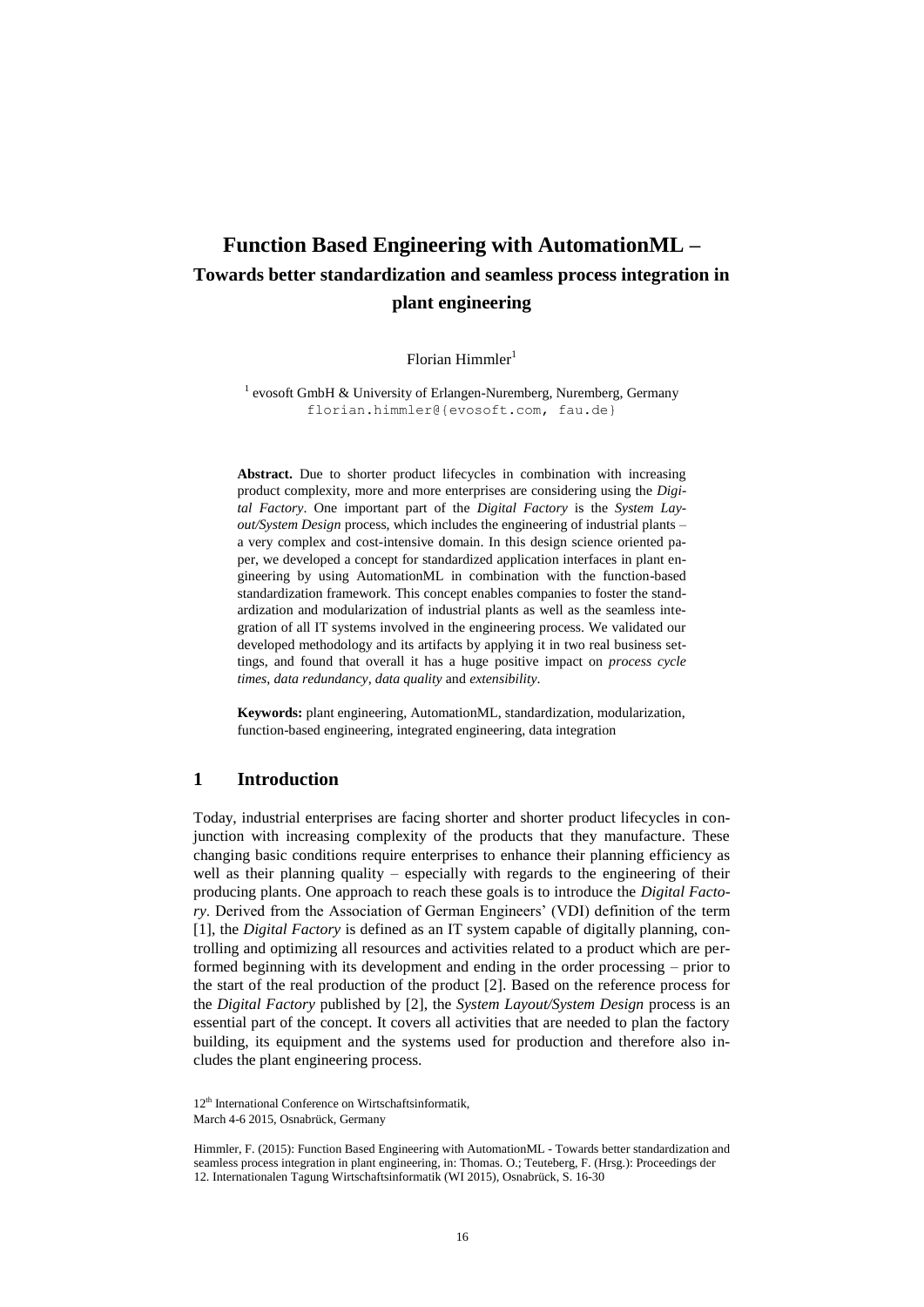Prior research on this topic has shown that in order to efficiently engineer plants over the long term, it is crucial to implement interdisciplinary engineering processes that are based on an integrated system landscape. However, there are currently two main factors which preclude such a scenario:

- The degree of integration of the different disciplines involved in the engineering process (e.g. mechanics, electrics and software) is insufficient (e.g. due to insular thinking, globally distributed teams, a lack of process alignment, etc.) resulting in information deficiencies and inconsistencies between them [3–5].
- There are heterogeneous system landscapes with a low degree of integration between the software tools, leading to redundant data, data inconsistencies and high development costs when changes are required [4, 6–8].

In this design science oriented paper, we will introduce an integration methodology and a software artifact (referred to as "concept" in the following) for standardized application interfaces in plant engineering based on AutomationML in combination with the function-based standardization framework for the plant engineering domain. Particularly by combining the AutomationML based integration concept with the standardization framework the following aspects can be improved:

- Foster the standardization and modularization of industrial plants throughout the complete engineering lifecycle.
- Foster the integration of all IT systems involved in the engineering process.

# **2 Related Work**

The term *plant engineering* describes "that branch of engineering which embraces the installation, operation, maintenance, modification, modernization, and protection of physical facilities and equipment used to produce a product or provide a service" [9].

Based on the problems currently existing in plant engineering regarding the high number disciplines involved and the heterogeneous system landscapes, there are currently two main challenges for companies from the plant engineering domain:

- Development of a concept for an interdisciplinary integration of all disciplines involved in the engineering process [10, 11].
- Development of an integration concept which improves the degree of integration between the tools of existing system landscapes by using standardized application interfaces [4, 7].

To implement standard application interfaces such as these, it is necessary to base them on a standardized and *Neutral Data Exchange Format* [12]. Currently, AutomationML (AML) is the most promising approach to such a *Neutral Data Exchange Format*. AML is a neutral and XML-based data format, which is designed to store and exchange plant layout data. Its primary goal is the data exchange between heterogeneous engineering tools [13]. AML is a combination of different standard formats such as CAEX, COLLADA and PLCopen. It enables topology, geometrics, kinemat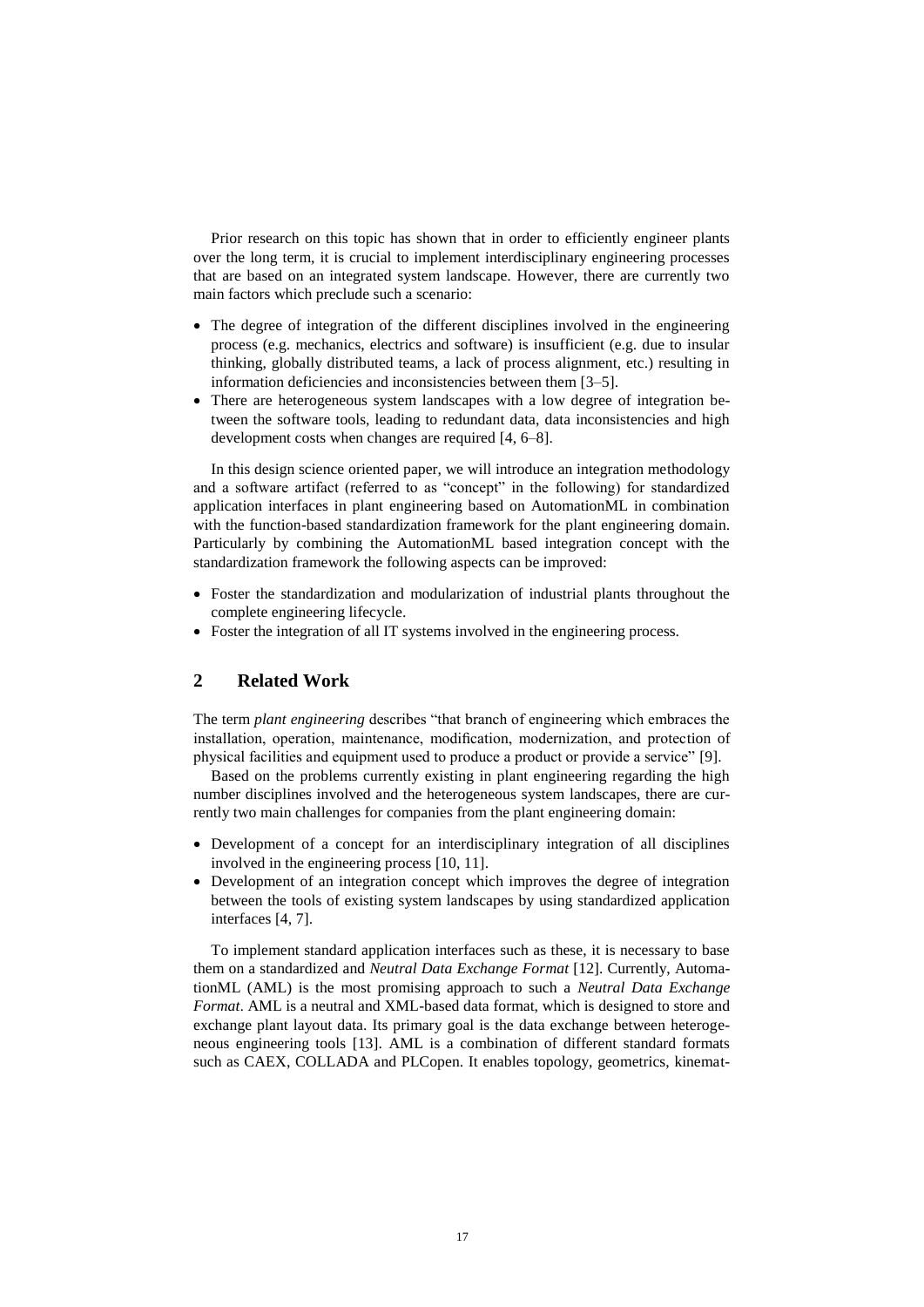ics and logics information to be exchanged. This paper will exclusively focus on the exchange of topology information.

There are already various AML-based integration concepts available in the current literature. In [14] a concept for an engineering table is developed, which allows the interactive planning of a plant and the transfer of the information using AML. An approach towards the modelling of graph-based structures in AML is introduced by [15]. In [16] a methodology is defined, which is capable of describing and exchanging manufacturing processes using AML. The authors of [17] describe a concept and an initial implementation of an AML-based server architecture for computer aided production engineering. Additionally, they discuss the development and integration of a web-based AML editor for the server.

The concepts mentioned above all have the potential to solve some specific integration problems in the plant engineering domain. However, all of these concepts are specific solutions to some isolated problems. A concept, which attempts to find a solution for the interdisciplinary collaboration problems in combination with a highly integrated system landscape, has not been available up until now.

#### **3 Integrated and Function-Based Engineering with AML**

#### **3.1 Function-Based Standardization Framework**

*Function-Based Engineering* is the process of breaking down a plant or sub-plant into separate units from a functionality point of view. The result is a structured representation of the functions that the plant is offering [18]. The corresponding standardization framework is based on a three-step process model, which guides users through the standardization process. This process model contains the three different steps *Define*, *Standardize* and *Realize*. Please refer to [Table 1](#page-3-0) for a detailed description of the process steps.

<span id="page-3-0"></span>

| <b>Process</b>            | <b>Description</b>                                                                                                                                                                                                                                                                                                                                 | <b>Result</b>                                           |
|---------------------------|----------------------------------------------------------------------------------------------------------------------------------------------------------------------------------------------------------------------------------------------------------------------------------------------------------------------------------------------------|---------------------------------------------------------|
| <b>Define</b>             | Break down the plants into its functional structures. The result is a<br>list of functions that the plant could potentially consist of. It is<br>crucial to combine associated functions to create reasonable func-<br>tional units, which are able to be reused in multiple plants.                                                               | Generic functional<br>structure of the<br>Plant         |
| <i><b>Standardize</b></i> | Definition of standardized (sub-) plants based on the functional<br>structures defined in the preceding step. For each of the functional<br>structures n-different standardized structures can be assigned. The<br>standardized (sub-) plants are subsequently available for realization<br>in specific projects and can be reused multiple times. | Standardized Plant<br><i><u>Structures</u></i>          |
| Realize                   | Instantiation of the standardized (sub-) plants defined in the previ-<br>ous step to use them in a specific context. To be able to produce the<br>plant, every function needs to be assigned exactly one mechatronic<br>object that is able to fulfill the function.                                                                               | <b>Realized Plant</b><br>Structure based on<br>standard |

**Table 1.** Function-based standardization process description

To be able to realize such a function-based standardization framework, we developed an object model that is capable of storing all the information needed to engineer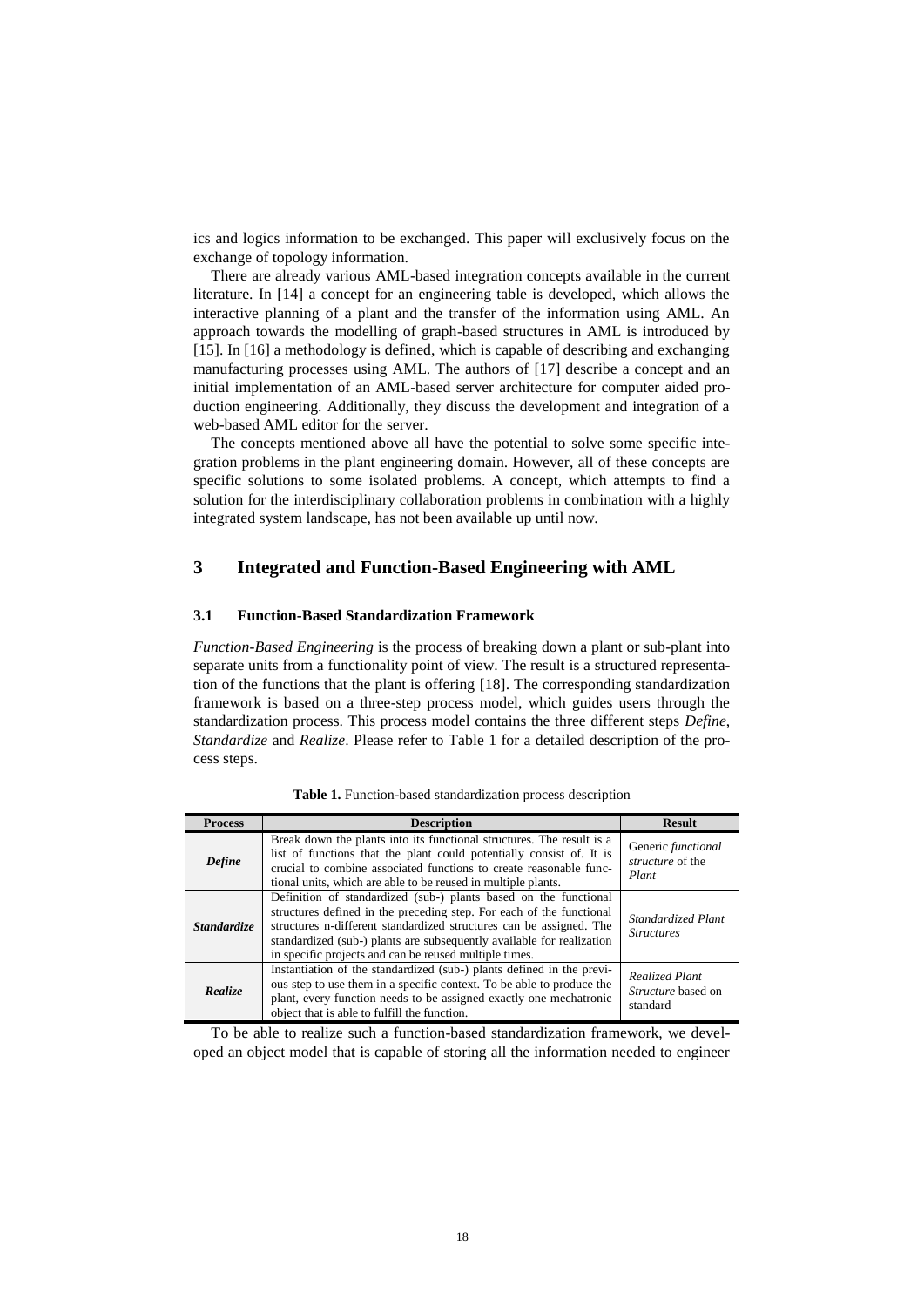a plant from a functional point of view, standardize the plant, define with which objects the functions can be realized and provide different views of a plant in order to satisfy the needs of different roles involved in the process (e.g. engineer, production planner etc.). This object model consists of six different object types (*Customer Requirement*, *Plant*, *Function*, *Mechatronic Object*, *Feature* and *Purchasable Object)*  and a couple of possible relationships between these objects.

[Fig. 1](#page-4-0) shows how the engineering of plant evolves during the process steps *Define*, *Standardize* and *Realize,* and how the artifacts developed in each step are related to each other. During the *Define* phase, the object/plant is broken down into its functional structure. The result of this step is a list of all functions the plant could potentially consist of (*Generic Plant GP*). Each function can be defined as being optional. Functions marked as optional could be removed during the subsequent standardization process. The subsequent *Standardize* step standardizes the objects/plants based on the functional structure defined in the preceding step (*Standard Plant GP*). These standardized objects/plants are available for realization within the next step and can be reused in multiple projects. During the final *Realize* phase the standardized objects/plants defined in the preceding step are instantiated in order to use them in a specific project or production context.

The objects and its structures, which were defined during the three process steps *Define*, *Standardize* and *Realize,* can be divided into project independent data (master data) and project specific data (project data). All objects generated during the *Define* and *Standardize* phase are considered to be master data. This means that the data is only defined once, and can be reused multiple times during the following step without requiring any additional engineering efforts. The objects generated during the *Realize* phase are considered to be project-specific data (project data). This means that for each of the plants/objects engineered during this step, an individual object needs to be instantiated based on one of the standardized plants defined during the *Standardize* phase. Project data always has a project-specific context, and is only valid within this single, specific project. On the other hand, master data is independent of any specific project. It is defined once and afterwards it can be reused multiple times in specific projects. Project data is created by instantiation of master data.



<span id="page-4-0"></span>**Fig. 1.** Engineering of a Plant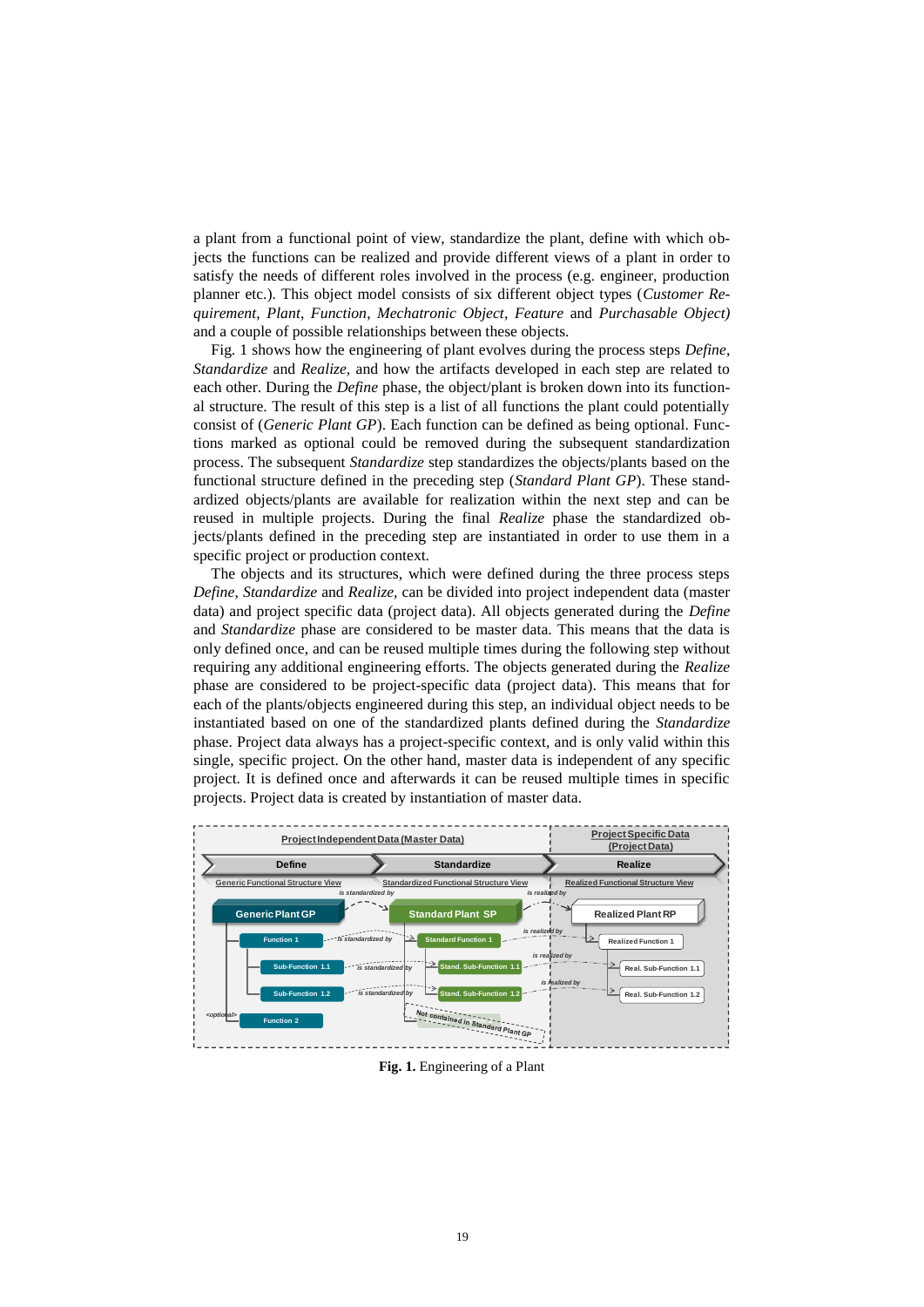Another fundamental characteristic of the object model is the traceability through the complete process. This means, that each of the objects created during the functional engineering process has a link to the object (created in the preceding step) from which it is derived. In our object model, these links are realized by the two relations "*is standardized by"* and "*is realized by"*. *Standard Function 1* on the one hand has been standardized by using the *Generic Function 1* (*is standardized by*). On the other hand, *Standard Function 1* has also been the basis for the instantiation of the *Realized Function 1* (*is realized by*).

#### **3.2 Integrated Engineering based on AML**

The *Function-Based Engineering* approach described in the previous section represents a new way of engineering and standardizing industrial production plants from a conceptual point of view. When applying the approach in order to engineer a new production plant from scratch, there are several different technical domains involved in different phases of the process (e.g. mechanical engineering, electrical engineering, software engineering etc.). There are certain dependencies between these domains, which require intensive interdisciplinary collaboration (e.g. the mechanical engineering of the plant influences the electrical engineering, which again impacts the software engineering etc.).

Since the tasks performed in each of the domains are getting more and more complex, the use of software tools supporting these tasks is crucial for state of the art engineering. Within each of the domains there are usually one or more tools in use – with each domain having its own highly specialized set of tools. To enable interdisciplinary collaboration, standardized and automated information exchange between the domains and its software tools is needed. Analyses of current plant engineering companies show that they are still far from having such a standardized and automated information exchange between their domains [7, 8]. Their collaboration is rather characterized by unstructured and manual exchange of information [\(Fig. 2\)](#page-5-0).



**Fig. 2.** Sample of a current engineering process

<span id="page-5-0"></span>The exchange of information is solely triggered by the personal needs of the involved engineers. If an engineer needs information from another domain, a person-toperson meeting with the engineer of the other discipline is scheduled. During this meeting, the information is exchanged by using unstructured information objects like text documents, spreadsheets etc. [7]. There is no common way of storing and ex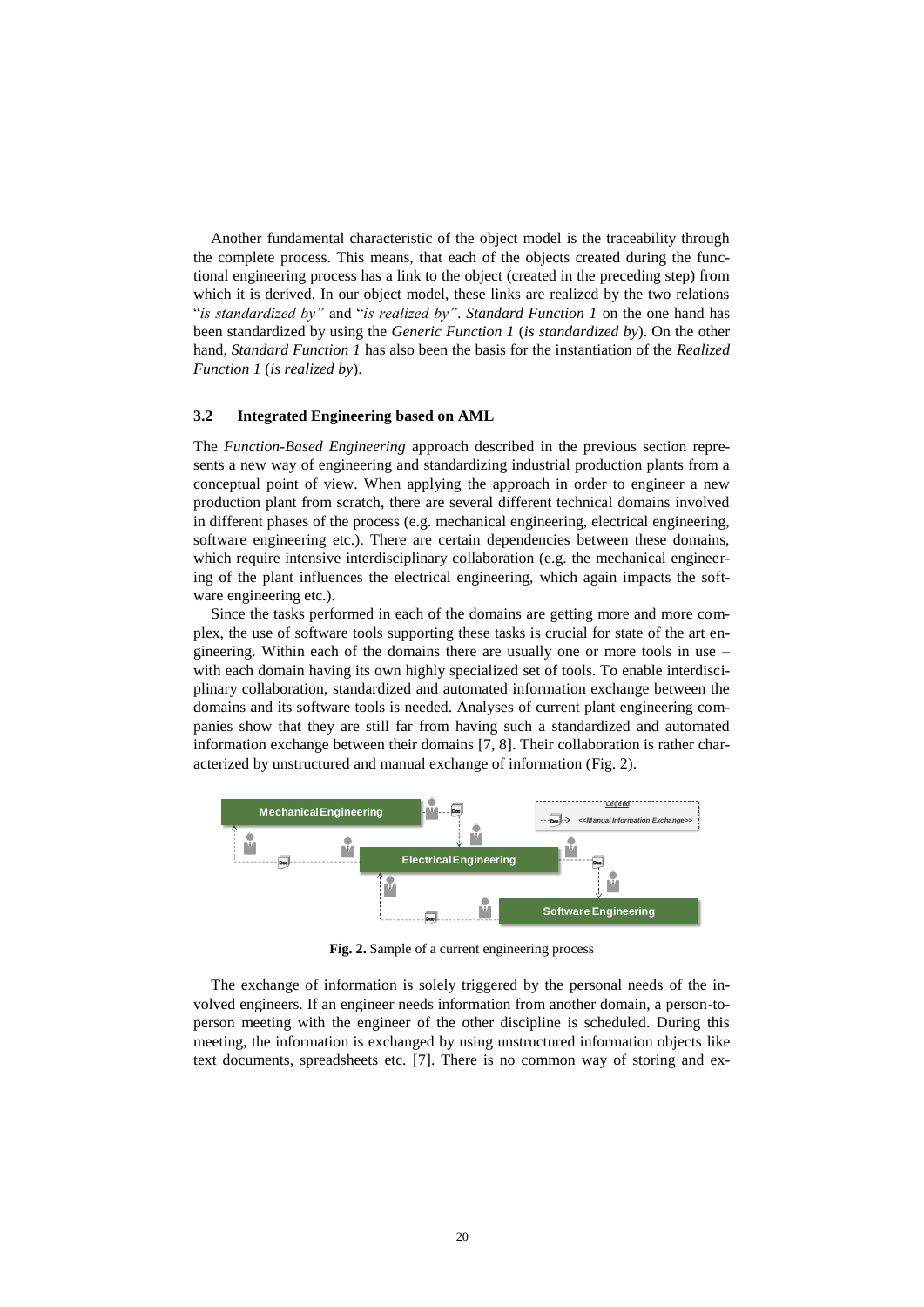changing information between all of the disciplines involved. This leads to an inefficient and error prone engineering process due to redundancy and inconsistency of data, slow information exchange and an isolated, territorial mindset [4, 6–8].

In order to solve these problems, our approach was to apply the data integration framework defined by [19]. According to this framework, there are three main characteristics that a system landscape should have in order to efficiently and accurately support engineering processes:

- *Central Data Platform*: There needs to be a *Central Data Platform* that is the master repository for all relevant data. Alternatively, if such a central system cannot be realized, it would be required to define one system for each information object which acts as the master for it (leading to significantly higher coordination efforts).
- *Single Point of Communication*: All existing applications use the *Central Data Platform* as their *Single Point of Communication* for all information exchange.
- *Neutral Data Exchange Format*: Every information exchange between the *Central Data Platform* and its connected applications is performed using a standardized and *Neutral Data Exchange Format.*

In the context of this article, we assume that such a *Central Data Platform* already exists, and that it is able to store and process the *Function-Based Engineering* data model as described above. This *Central Data Platform* is also the *Single Point of Communication* for all applications of the engineering domains, such as mechanical engineering, electrical engineering, software engineering etc. In order to realize the third main characteristic, the *Neutral Data Exchange Format*, we decided to define a concept that enables the XML-based data format AML to serve as our standardized information exchange format [\(Fig. 3\)](#page-6-0). This concept will be described in more detail in the next section.



**Fig. 3.** Integrated engineering concept

#### <span id="page-6-0"></span>**3.3 AML Concept**

The major requirement that the exchange format must fulfill is the ability to store the *Function-Based Engineering* data model and transfer it between applications without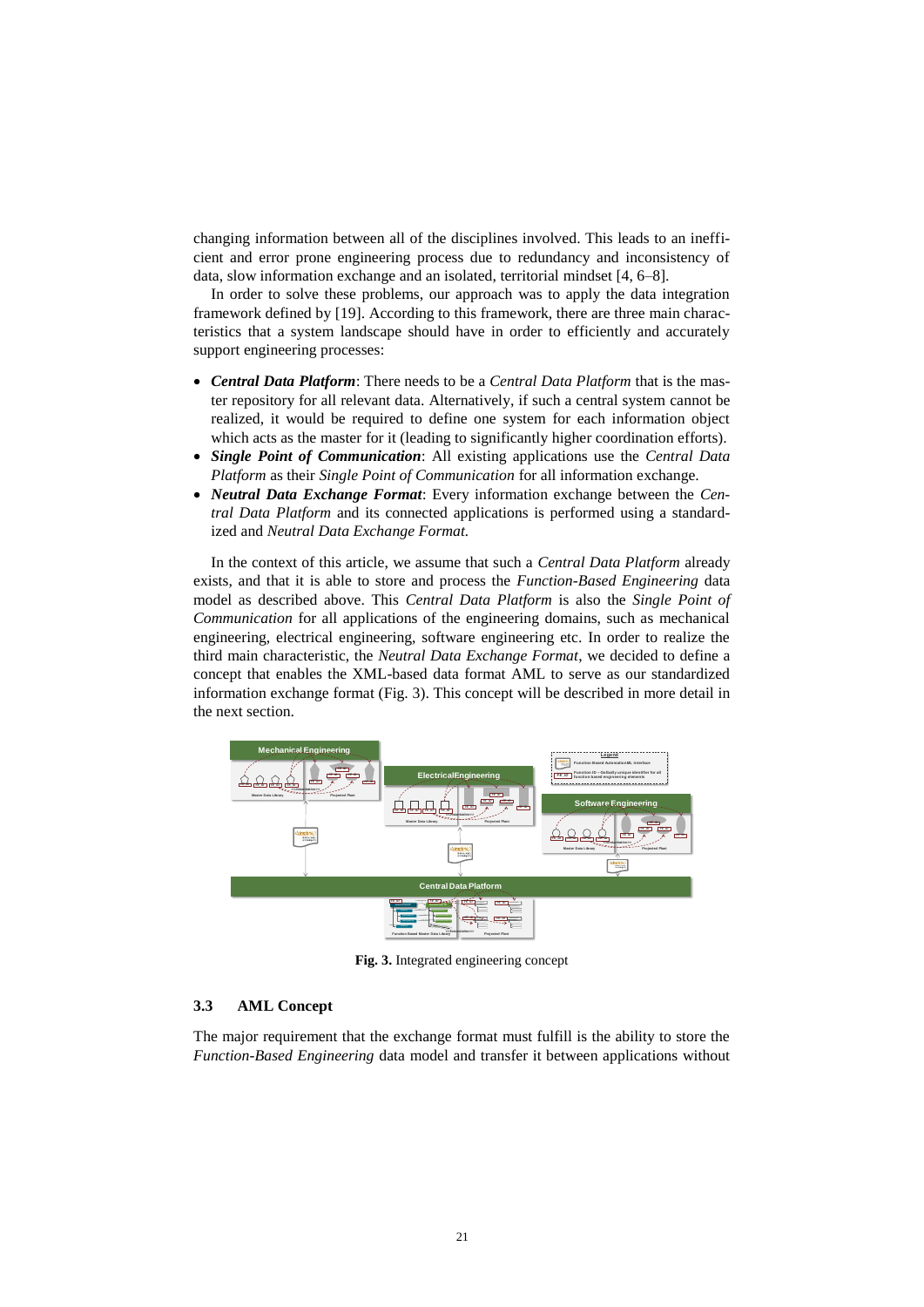any data being lost. Additionally, it would be beneficial if the format allowed data transfers to be split up into two independent parts, the master data transfer and the project data transfer, without losing the references between the project data and its associated master data.

With the AML exchange format there is a standardized and neutral format available, which is able to fulfill these requirements. AML was chosen because it is a combination of well-established technologies and capable of describing topology, geometry, kinematics as well as logical information about certain objects. Since the *Function-Based Engineering* framework is focused on the standardization of plant structures in the first place, our concept is only focusing on the topology information part. Geometry, kinematics and logic information are presently excluded from this concept, but may be included at a later point in time, e.g. when adding the manufacturing process of the plants.



**Fig. 4.** Data model to be represented using AutomationML

<span id="page-7-0"></span>The data model which needs to be exchanged using AML consists of a total of 20 different classes, various relationships (1:1, 1:n and n:m) as well as inheritances between some of the classes. This data model is based on the object model defined by [18] and has been enriched by additional objects to be able to represent all information relevant for the function-based engineering approach [\(Fig. 4\)](#page-7-0).

To be able to represent this data model using AML, some basic rules needed to be defined in order to ensure that all of the relevant information can be exchanged without any loss. If not explicitly stated otherwise, these rules are extensions to the AML features as they are described in the AML documentation. This set of rules can be split into various categories:

**Basic Definitions.** The basic definitions determine the structure of the AML interfaces, and which objects are defined in which part of the AML (e.g. *SystemUnitClassLibrary*, *RoleClassLibrary* etc.). The different object types (e.g. *GenericFunction*, *StandardFunction* etc.) and roles (e.g. conveyor, control cabinet) are specified, and naming conventions are defined. Additionally, we developed a concept to enable the representation of 1:n and n:m relationships between different AML classes.

**Separation of Master Data and Project Data.** As already stated above, it would be favorable if master data and project data could be transferred separately from one another [\(Fig. 5\)](#page-8-0). This would have multiple positive effects. The most important being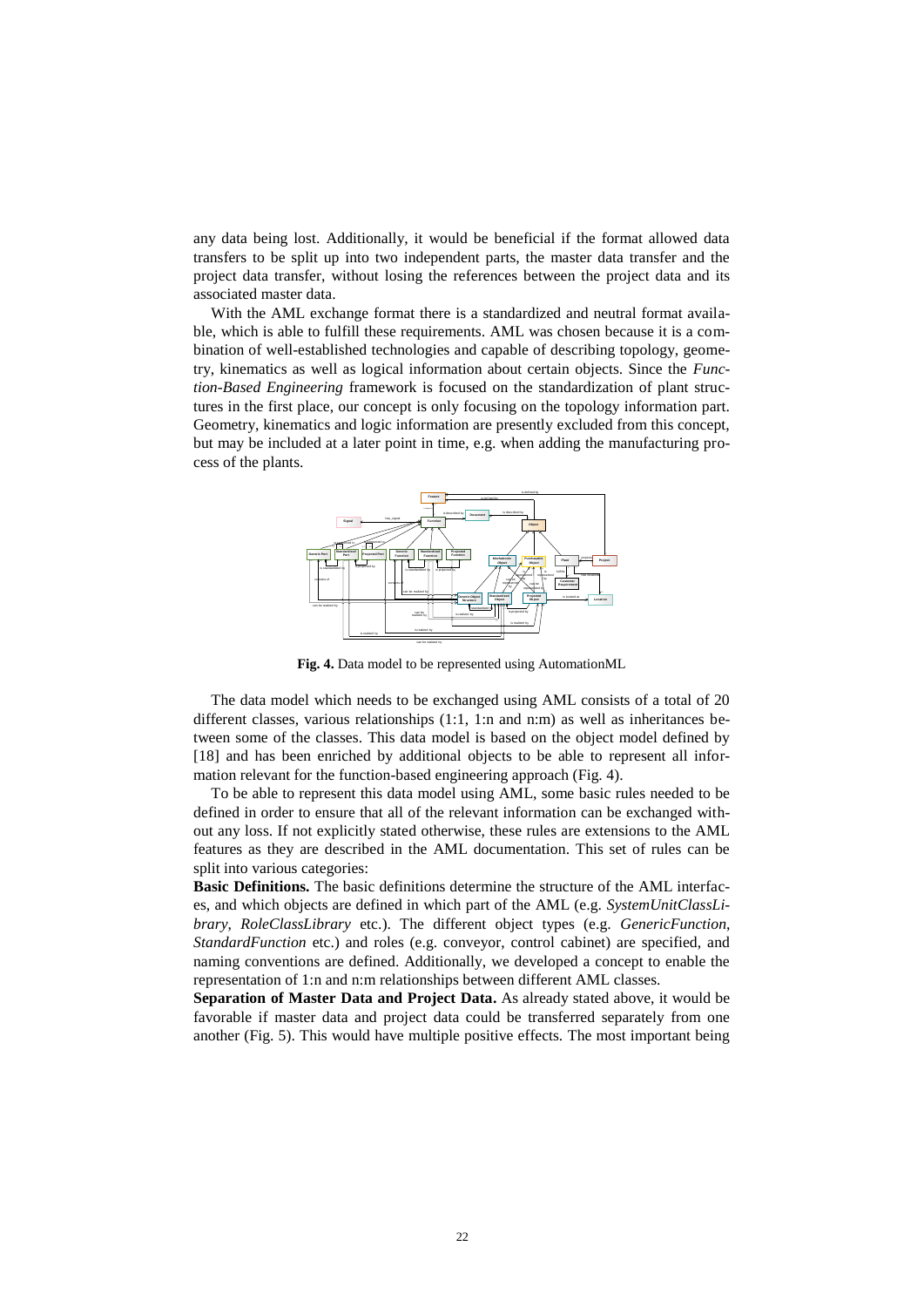a reduction in interface traffic and at the same time a significant improvement in the interface performance.

When combining master data and project data into one single interface, each transfer of a projected object would also require all related master data information to be transferred at the same time, to ensure that the target system also knows all of the relevant information. If multiple projected objects are based on the same master data, the interface would generate lots of traffic overhead by redundantly transferring the same master data objects again and again.

The problems mentioned above could be resolved by separately transferring master data and project data. Each time a master data object is updated and released for further use in specific projects, this updated master data object is immediately synchronized with all other relevant systems. This process ensures that each system knows all of the master data objects at any time. When transferring a specific project in such a scenario, the transfer can be limited to the relevant projected objects. Prerequisite for such a scenario is that each master data object has a unique identifier, which is valid and available throughout all involved systems.



**Fig. 5.** Separation of master data and project data

<span id="page-8-0"></span>The usage of AML allows master data and project data to be separately transferred by supporting references from one AML document to another one. In our approach, we defined, that the master data transfer contains all information stored in the *SystemUnitClassLib*, the *RoleClassLib* and the *InterfaceClassLib*. This ensures that all master data relevant information can be synchronized between the systems. When transferring project data between different systems, the AML document only contains the *InstanceHierarchy*, where the projected elements are represented by *InternalElements*. The reference to the corresponding master data object is created using the *ExternalReference*-option of AML. By using this *ExternalReference,* any information stored in another AML document (in this case the master data document) can be referenced.

**Representation of Cardinalities.** AML has no out of the box support for the representation of cardinalities. In order to be able to define optional functions or to support variant management (e.g. to be able to define a logic like: *Plant = Function 1 AND*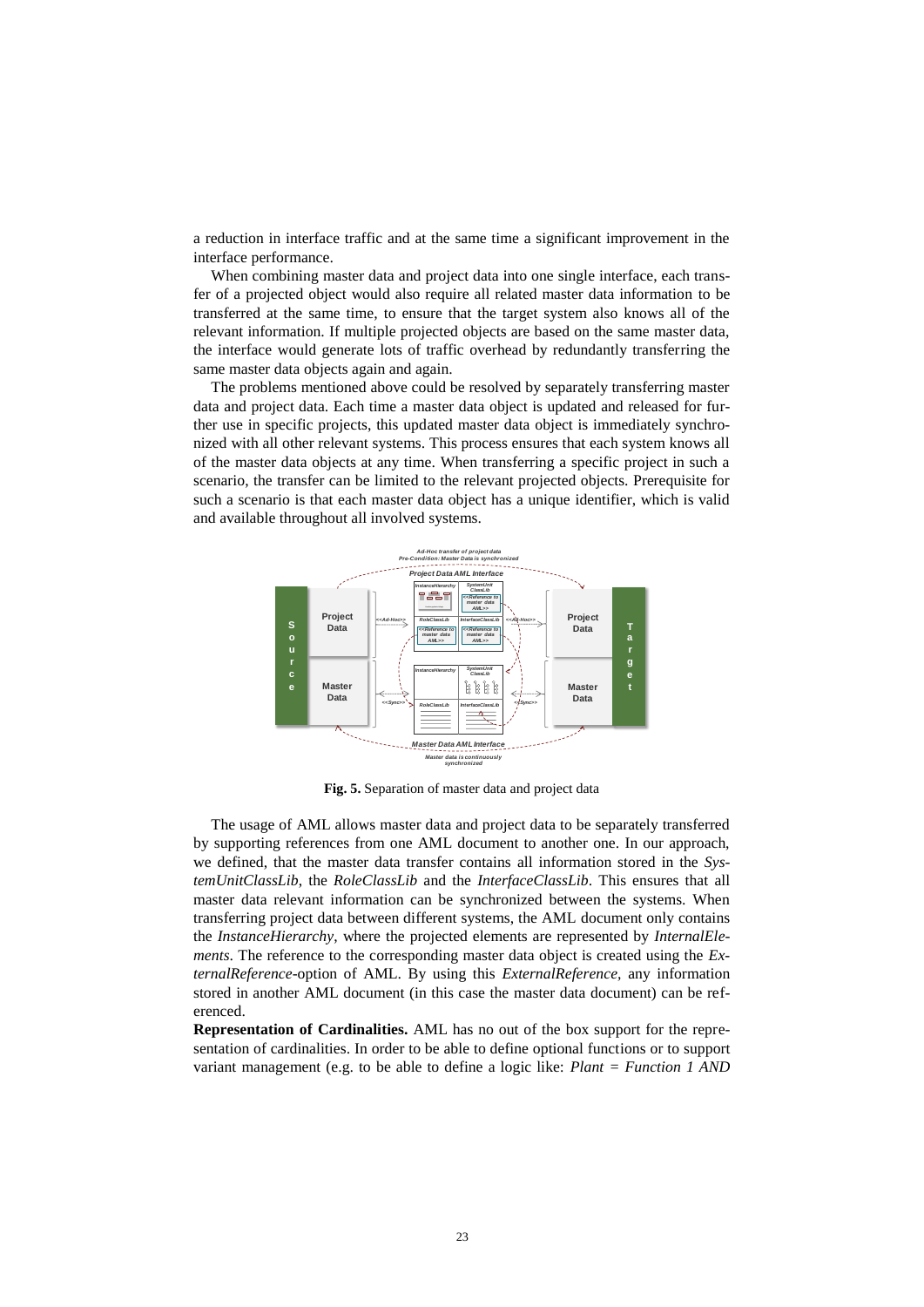*(Function 2 OR Function 3)*) a concept for a representation logic for cardinalities has been specified. This concept allows elements to be defined as being optional, specific cardinalities (e.g. occurrence of exactly two), alternatives between elements (e.g. *either Function 1 OR Function 2*), nested expressions (e.g. either Function 1 OR (Function 2 OR Function 3)) and representations of AND, XOR, OR and n-out-of-m operators.

**Representation of Constraints.** In certain cases it may be necessary to restrict the values that a specific attribute of an object is allowed to have. AML supports this out of the box by offering a constraint concept. This concept allows attribute values to be restricted to specific values (e.g. "5"), value ranges (e.g. between 5 and 10) or regular expressions for any given attribute. In our approach we applied the constraint concept with only small adjustments.

**Mapping of Attributes with the same Semantic.** It must be possible to compare the semantic meaning of two attributes. *Function 1* could have an attribute called *Height*. *Function 2* has an attribute called *Absolute Height*. Although the names of the attributes are different, they could describe the same feature. To verify this, each attribute is assigned a semantic reference to an attribute of the *eCl@ss* catalog. *eCl@ss* is a branch-independent catalog for the standardized classification of products and services [20]. If two attributes refer to the same *eCl@ss* attribute, it can be assumed that the semantic meaning of them is identical.

**Representation of Ports and Interfaces.** Ports and interfaces are used to connect one or more functions with each other. AML has out of the box support for this, using *PortConnector* objects, which can be connected with one another using *InternalLinks*. This functionality is needed to define interconnections between different elements of an engineered plant.

**Representation of Documents.** To be able to fully document the engineered plants, it is necessary to have the ability to add certain documents to any kind of object available. To enable this, we extended the AML out of the box *ExternalDataConnector* by a *DocumentationInterface*. Using this interface, it is possible to attach any number of documents to an object. Additionally, it is possible to add semantic information to the documents by classifying each of the documents, e.g. by using the standardized document classes and document types of the IEC 61355 norm [21].

**Support of the Plant Realization Process.** To be able to support the exchange of information during the complete function-based engineering process with its process steps *Define*, *Standardize* and *Realize*, a concept needed to be defined that allows this process to be represented using AML. To achieve this we defined a procedure that allows the representation of each process. For each object represented using AML, full traceability is needed with regards to the process. This means that every projected object has a reference to the standard object that it is based on and each of the standard objects has a reference to its generic object.

Using this set of basic rules as defined above, it is possible to transfer all information relevant for the *Function-Based Engineering* using AML. This enables AML to become the standardized information exchange format for all application interfaces used during the engineering process.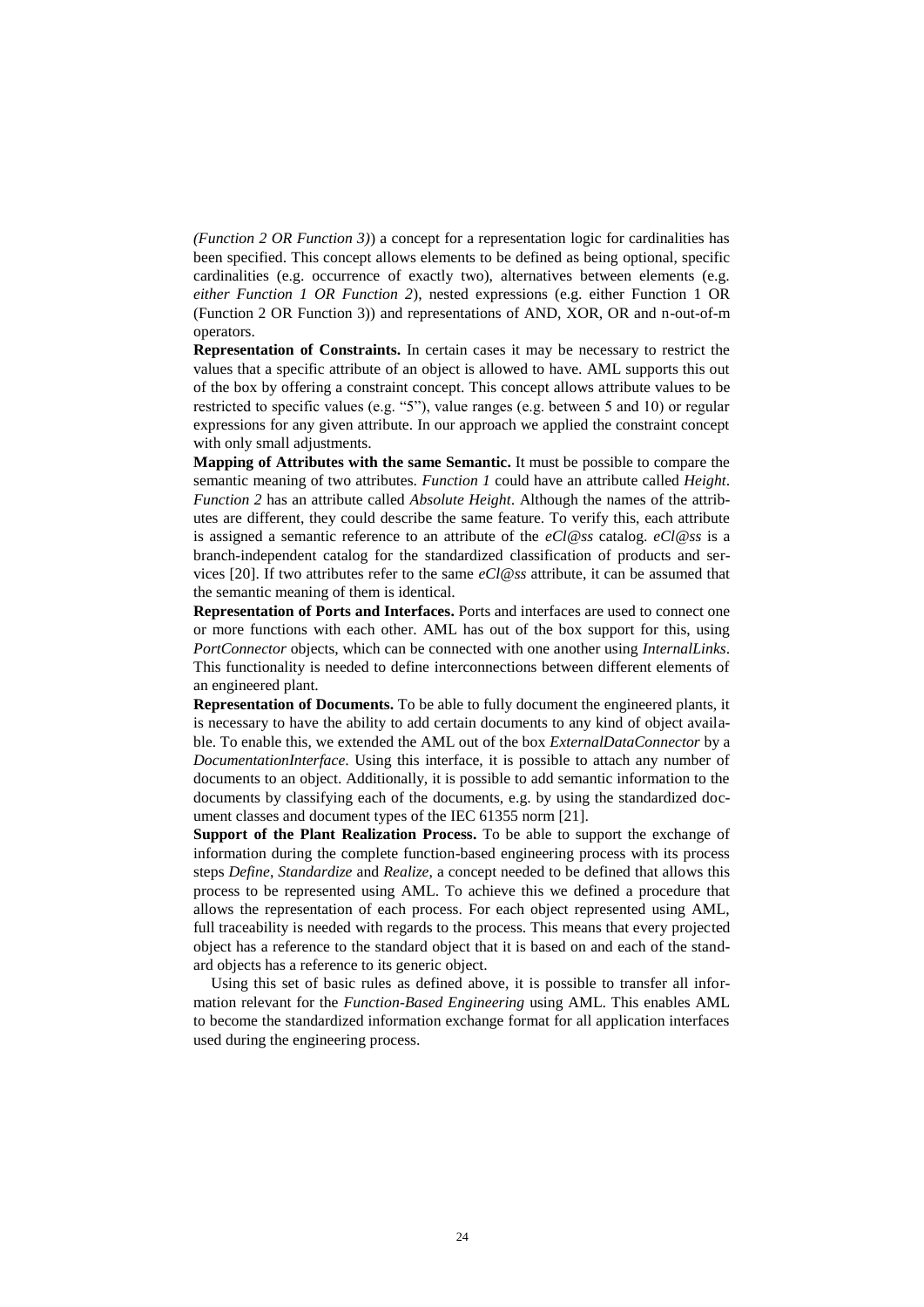### **4 Case Studies**

In order to prove the feasibility of the AML-based integration approach for the function-based standardization framework, two case studies have been performed. Both have been set up in cooperation with an international IT consulting company, which is also involved in plant engineering projects. The first case study was a greenfield project and has been performed in an environment that is independent of any particular sector. The second case study has been set up in an existing process and system landscape (i.e. brownfield) of an automotive company to be able to evaluate the concept in a sector-specific setting. [Table 2](#page-10-0) shows more details about organizational environment, company size, duration and stakeholders involved in the case studies.

<span id="page-10-0"></span>

| Case study              | Organizational<br>environment                          | Company<br>size      | <b>Duration</b> | <b>Stakeholders involved</b>                                        |
|-------------------------|--------------------------------------------------------|----------------------|-----------------|---------------------------------------------------------------------|
| Sector-<br>independent  | Innovation project at<br>an IT consulting com-<br>pany | 1.200<br>employees   | 14<br>months    | Technology<br>and do-<br>main experts, architects<br>and developers |
| Automotive-<br>specific | Customer project at an<br>automotive enterprise        | 270,000<br>employees | 8 months        | Head of engineering,<br>technology and domain<br>experts            |

**Table 2.** Case study details

#### **4.1 Sector Independent Case Study**

During the sector-independent case study, three sub-steps of the plant engineering process for conveyor systems have been covered: *Plant Configuration*, *Detail Engineering* and *Offer Generation* [\(Fig. 6\)](#page-11-0).

The required *Central Data Platform* was realized using a PLM system (Siemens Teamcenter). The *Function-Based Engineering* data model has been implemented in this PLM system. During the whole plant engineering process, this system is the single point of contact for all other systems used in the different process steps. AML was chosen to be the standardized data exchange format with the central platform. Since Teamcenter does not have any AML capabilities itself, customized AML import and export functions had to be implemented in the PLM system. This implementation was realized using the concept and basic rules described above (including the separated master data and project data transfer).

During the *Plant Configuration* step, a *Configuration System* (own development) was used to support the process. In this system, the conveyor system is configured. First, the standardized master data functions (e.g. straight conveying function, 90 degree conveying function) are placed in a virtual location. Second, all of these functions are individually configured based on the customers' requirements (e.g. motor position, speed etc.). Finally, once the configuration has been completed, the configured conveyor system is transferred via AML to the PLM system and saved as a *Realized Plant* in the project data. This is done by implementing an automated AML export function for project data in the *Configuration System*. Due to technical re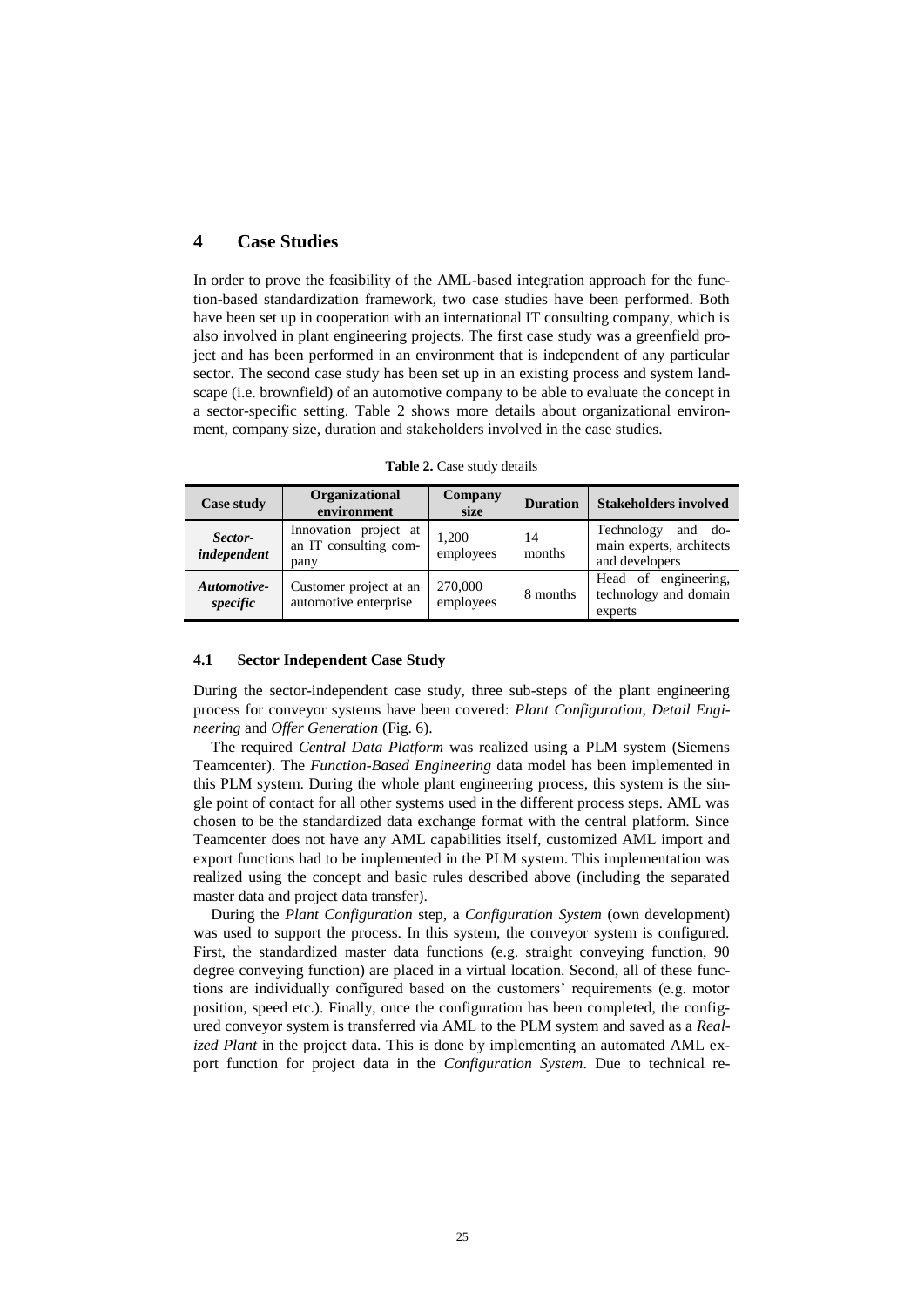strictions of the *Configuration System*, an automated master data synchronization was not implemented. During the case study, synchronization was performed manually.

For the subsequent *Detail Engineering* process step, an *Engineering System* (Siemens COMOS) was used to perform detailed engineering steps (e.g. electrical engineering). For this *Engineering System*, AML-based import and export interfaces have been implemented. These interfaces cover the master data transfer as well as the transfer of project-specific objects. The master data transfer has been separated from the project data transfer. Each time, a *Standardized Plant* is released for further use in specific projects, it will be synchronized between the *Central Data Platform* and the *Engineering System* using the master data interface. The project data interface will be initiated, once a *Projected Plant,* which has been configured using the *Configuration System*, was released for *Detail Engineering* in the *Central Data Platform*. The objects are then transferred to the *Engineering System* using AML technology. In the *Engineering System*, details such as circuit diagrams, software modules etc. for the plant are developed. Once these steps are completed, the fully engineered plant is transferred back to the *Central Data Platform* using the project data interface. In the next process step, a standardized offer document is generated for the customer based on the results of the preceding steps. This offer is generated in the *Offer Generator* system. In our case study scenario, this system was integrated into the *Central Data Platform,* which means that in this case no interface had to be implemented. Once the fully engineered *Projected Plant* is released for offer approval, the offer document is automatically generated.



**Fig. 6.** Process and system overview - sector-independent case study

<span id="page-11-0"></span>With this case study we were able to show that the *Function-Based Engineering* data model can be represented using the AML concept described above and that it can be used as a standardized data exchange format for all master data and project data relevant information throughout multiple systems. When using this standardized data exchange in combination with a *Central Data Platform,* it is possible to realize a highly integrated engineering process with a very high degree of automation between the process steps and a high data quality throughout the whole engineering cycle. An integration of additional systems for other process steps (e.g. *Production*) can be realized very easily and without having an impact on the existing landscape.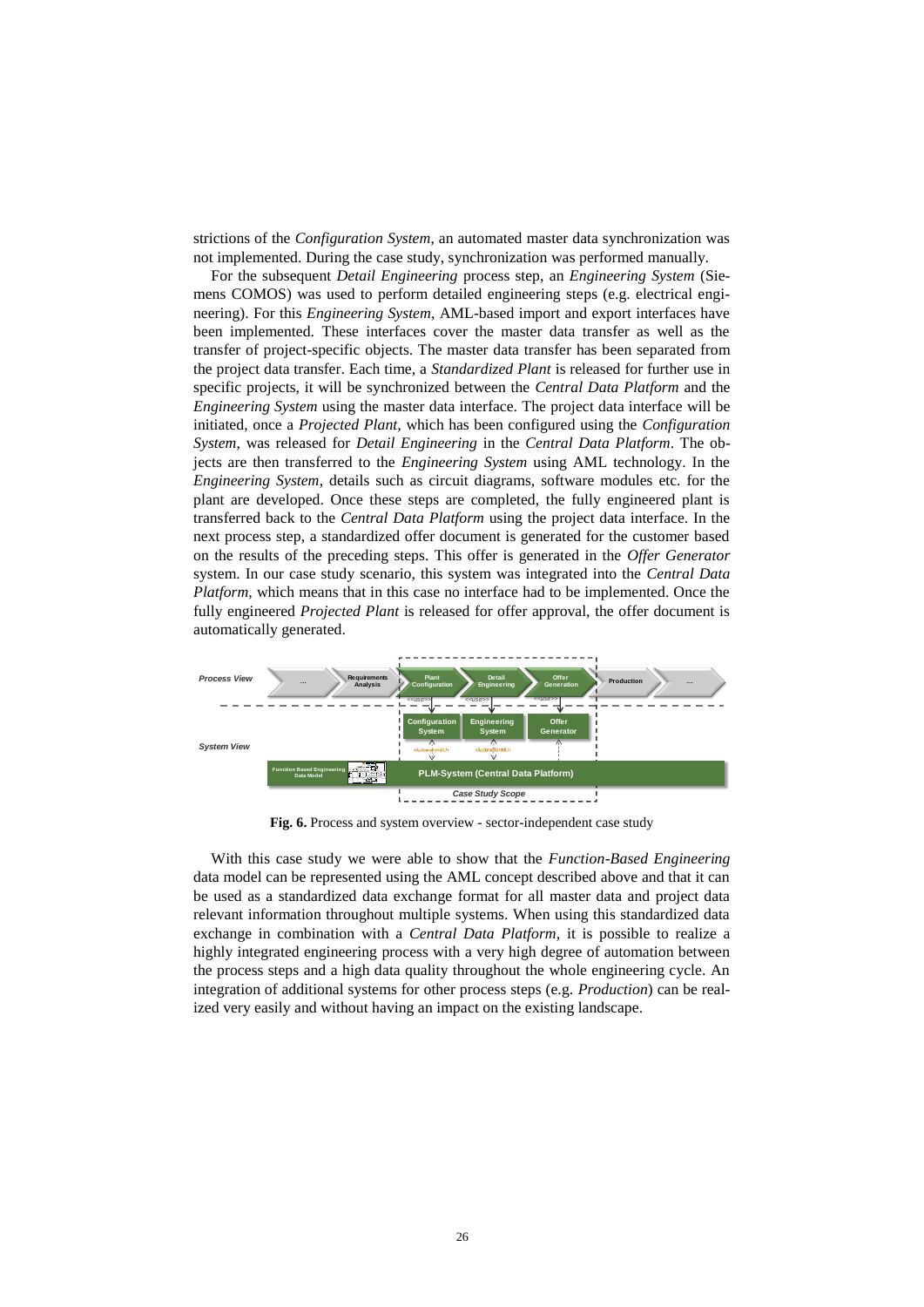#### **4.2 Automotive-Specific Case Study**

During the automotive-specific case study, two sub-steps of the plant engineering process for automotive production plants were covered: *Production Planning* and *Virtual Commissioning* [\(Fig. 7\)](#page-13-0). Before the case study was performed, the scenario was characterized by many manual data exchange tasks. The results of the *Production Planning* step have been extracted manually from the *Production Planning System*. Then a manual information exchange was initiated between the planner and the colleague responsible for the *Virtual Commissioning*. The information was exchanged in unstructured meetings or based on agreements and reports. During the *Virtual Commissioning* step, the information was manually entered into a *Target Import File* (Microsoft Excel file), which could be used to import the data into the *Virtual Commissioning System* and continue with the process. This scenario led to high manual efforts and problems regarding data redundancy and data consistency.

The goal of the case study was to automate the data exchange between the *Production Planning System* and the *Virtual Commissioning System* as far as possible. Since the systems were in productive use during the case study, the following constraints did apply: It was not permitted to modify databases and functionalities of the systems involved as well as of the *Target Import File* for the *Virtual Commissioning System*.

After an initial analysis of the situation, an AML-based master data library was built up and defined as the leading system for all master data information relevant for the *Function-Based Engineering*. This library was realized according to the set of basic rules as defined above. At a later point in time, this library may be extended step-by-step towards the *Central Data Platform* for all engineering-relevant data. Then an export function for the *Production Planning System* was realized to export a *Projected Plant* using AML. To be able to combine the project data information from the *Production Planning System* with the master data information in the *Function-Based Engineering Library*, a *Mapping File* had to be set up. In this mapping file, each projected data object included in the *Production Planning System* output gets assigned to exactly one master data object in the *Function-Based Engineering Library*. To be able to perform a mapping, all project and master data objects are required to be identified by their own unique identifiers (UID). Once the project data from the *Production Planning* step is mapped to the *Function-Based Engineering Library*, the *Target Import File* is populated based on AML technology. To achieve this, a *Target System Template* was defined to be able to automatically generate the import file and import the information into the *Virtual Commissioning System*.

The interfaces have been defined in such a way that additional systems of other process steps (e.g. simulation, visualization etc.) can be easily integrated into the landscape by simply extending the *Mapping File* and the functionality of mapping the data of the process-specific systems to the *Function-Based Engineering Library*.

The case study has shown that the *Function-Based Engineering* approach based on AML can even be realized in an existing system landscape, where the involved systems are settled and their functionality as well as their data model is fixed. This can be done by initially defining a central master data repository followed by an incremental integration of the involved systems into the repository.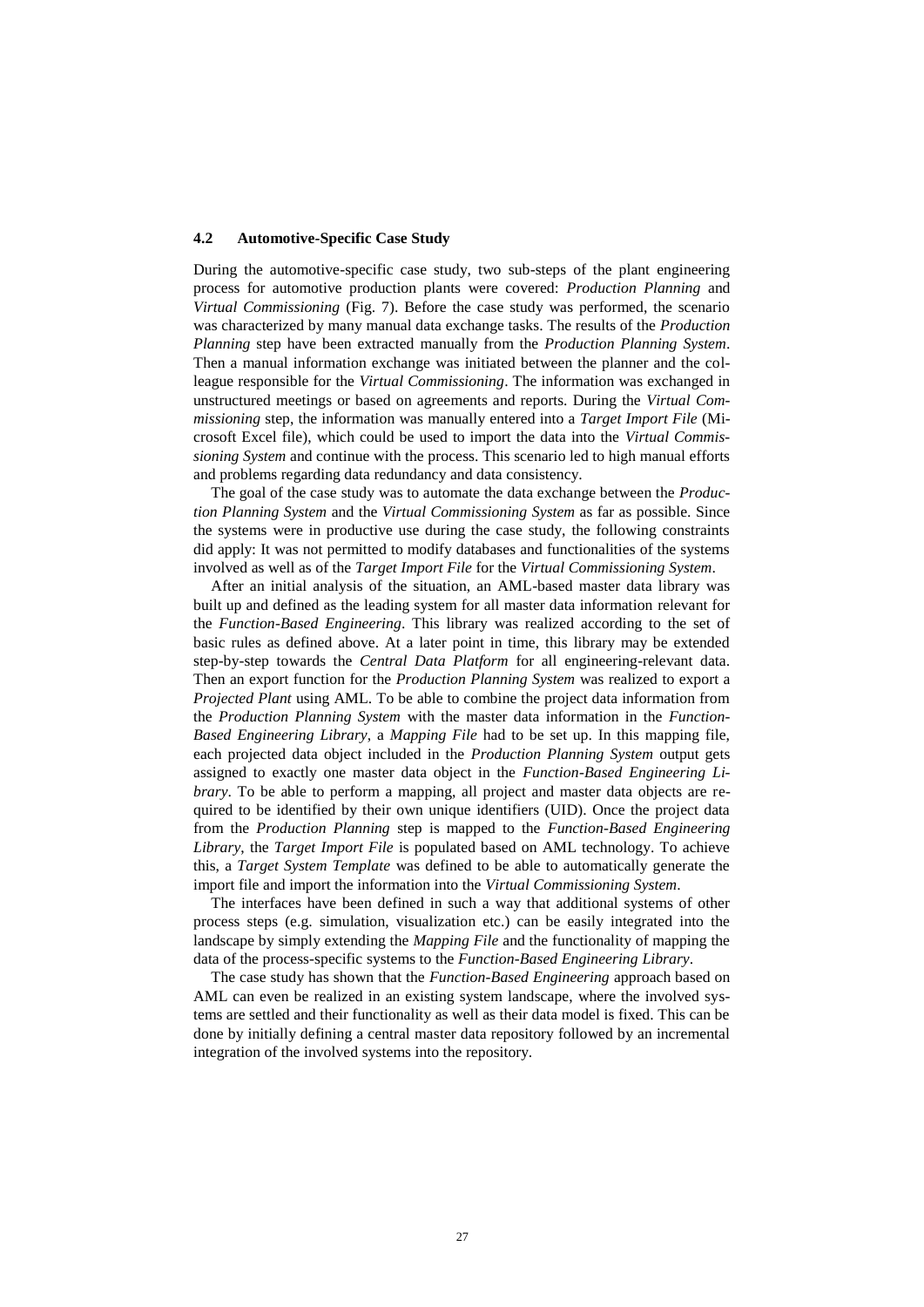

**Fig. 7.** Process and system overview - automotive-specific case study

#### <span id="page-13-0"></span>**4.3 Evaluation**

The evaluation of the case study results has shown that such an approach has positive effects on *process cycle times*, *data quality* and *data redundancy (*[Table 3\)](#page-13-1). Furthermore, additional systems can be easily integrated without adapting the central repository. A downside of the concept is the relatively *high effort* needed to initially perform the *Function-Based Engineering* in order to be able to populate the central master data repository [18]. The approach described in this article explicitly focuses on the integration of the applications. However, as described in [22], to reach the full potential of the approach, adjustments and optimizations of the existing process landscapes are inevitable and should be considered in further studies.

<span id="page-13-1"></span>

| <b>Evaluation</b><br><b>Criteria</b> | Ten-<br>dency | <b>Description</b>                                                                                                                                                                                                                                                                                                                                                                                                                                                                                                                                                                                                                                                                                                                      |
|--------------------------------------|---------------|-----------------------------------------------------------------------------------------------------------------------------------------------------------------------------------------------------------------------------------------------------------------------------------------------------------------------------------------------------------------------------------------------------------------------------------------------------------------------------------------------------------------------------------------------------------------------------------------------------------------------------------------------------------------------------------------------------------------------------------------|
| <b>Process Cycle</b><br>Time         |               | We were able to reach a high degree of automation for the interfaces between<br>the systems in use. This led to a significant reduction in the manual work when<br>transferring information between the process steps. <i>Measurement</i> : Manual<br>work before compared to manual work after case study.                                                                                                                                                                                                                                                                                                                                                                                                                             |
| Data<br>Redundancy                   | צ             | Due to the introduction of the central master data repository we were able to<br>reduce the degree of data redundancy. All information that is master data-<br>relevant and does not change during the projects is stored one time only in the<br>repository. <i>Measurement</i> : Number of redundant information before compared<br>to after the case study                                                                                                                                                                                                                                                                                                                                                                           |
| Data Quality                         | Я             | Due to the reduced data redundancy rate, the data quality with regards to the<br>master data was higher because this data was always referred back to the repos-<br>itory. Before, the master data needed to be synchronized between the systems<br>by manually entering and adjusting the data. After some time, situations will<br>occur where the same information is available with different values in the<br>different systems and it is unknown which system holds the correct value. After<br>the case studies, the central repository always has the correct value of the<br>information and is accessible at any time. <b>Measurement</b> : Number of incon-<br>sistent information before compared to after the case sturdy. |
| Extensibility                        | Я             | By using a central master data repository in combination with the AML inter-<br>face, new systems can be integrated very easily (as shown by [23]).                                                                                                                                                                                                                                                                                                                                                                                                                                                                                                                                                                                     |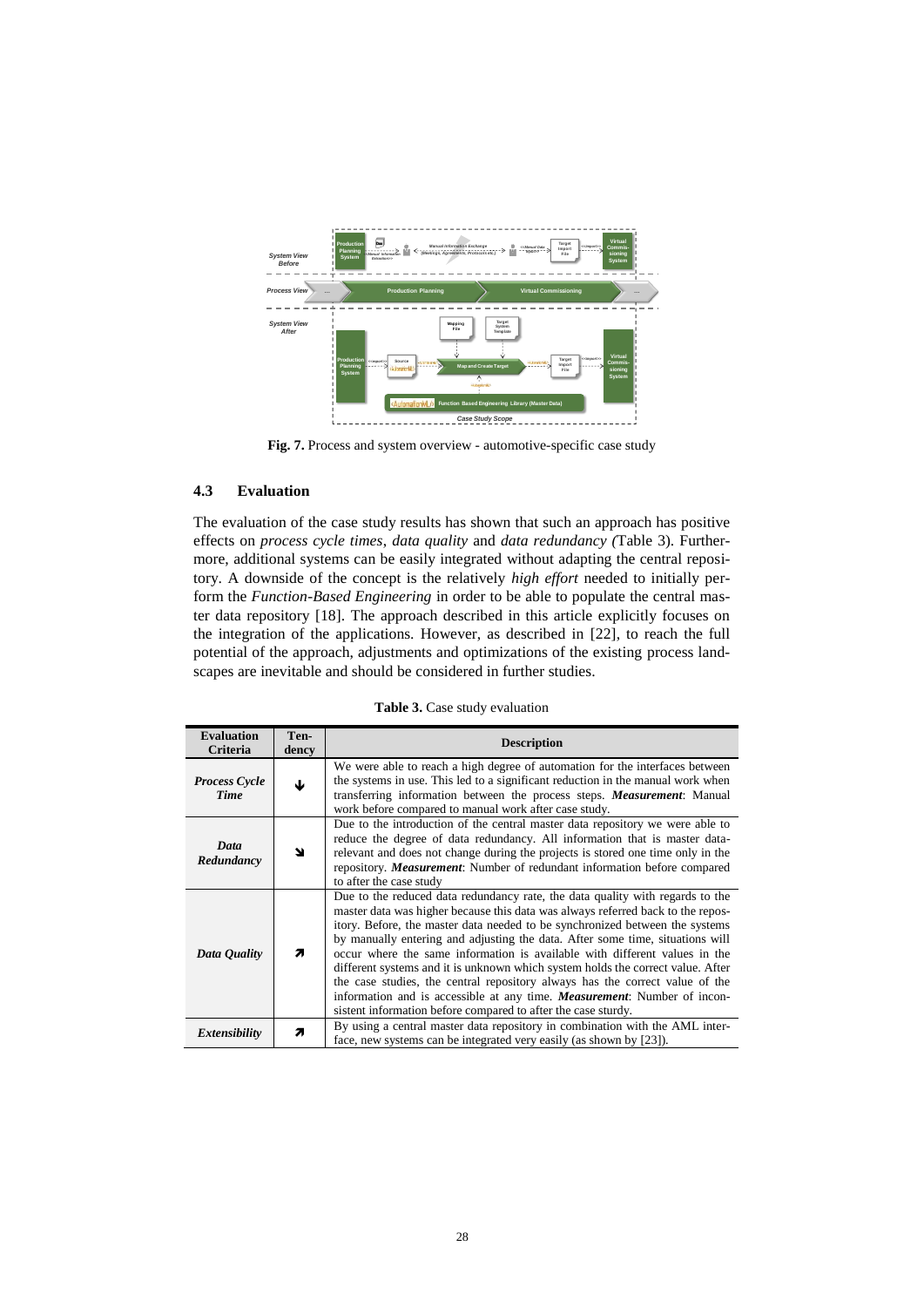*Initial Costs*

The initial costs for setting up the master data repository were rather high because the plants needed to be engineered using the Function-Based Engineering framework. This is a one-time effort and is initially needed during the setup phase only. *Measurement*: Project costs needed to realize the concept.

## **5 Conclusion**

The aim of this article was to develop a concept that can be used to realize standardized application interfaces in plant engineering based on AML in combination with the function-based standardization framework for the plant engineering domain. By briefly describing the *Function-Based Engineering Framework* in the beginning, we demonstrated that by using this framework, a better standardization of industrial plants can be realized. Further, we developed an AML-based approach that enables integrated and function-based engineering throughout the whole engineering process. To achieve this we defined a concept and specified a set of basic rules that need to be realized when implementing our concept. Finally, the case study based evaluation proved that this concept can be applied in any plant engineering context, independent of its specific sector. Further, it can be applied in greenfield as well as in brownfield environments. We were able to prove that it is possible to realize highly integrated engineering processes, thus improving the *degree of automation*, *data quality* as well as *data redundancy*.

The concept towards a better standardization and seamless process integration described in this article has the potential to significantly improve the long term efficiency of plant engineering companies. In order to further establish the concept, some additional research should be performed on this topic. On the one hand, additional case studies should be applied in order to further prove the applicability of the concept. On the other hand, some detailed migration strategies are needed when starting from existing plant and system infrastructures. In order to further automate the information exchange, a concept for online data exchange using AML (e.g. using webservices) should be evaluated. Additionally, the concept could be evaluated towards its applicability in context of the "Industrie 4.0" discussions. Cyber-physical systems could directly access the information stored in the central data management platform in order to support their autonomous decision processes. These are still existing challenges which need to be addressed within future research.

#### **References**

- 1. VDI: VDI 4499 Sheet 1 Digital Factory Fundamentals, (2008).
- 2. Himmler, F.: The Digital Factory A Reference Process based Software Market Analysis. International Journal of Distributed Systems and Technologies. 5, 17–30 (2014).
- 3. Maurmaier, M., Stuttgart, U., Dencovski, K., Ag, S., Schmitz, E.: Engineering Challenges – Evaluation concept for engineering tools. atp edition. 1, 50–58 (2008).
- 4. Bohm, B., Gewald, N., Kohlein, A., Elger, J.: Mechatronic models as a driver for digital plant engineering. ETFA2011. pp. 1–8. IEEE (2011).